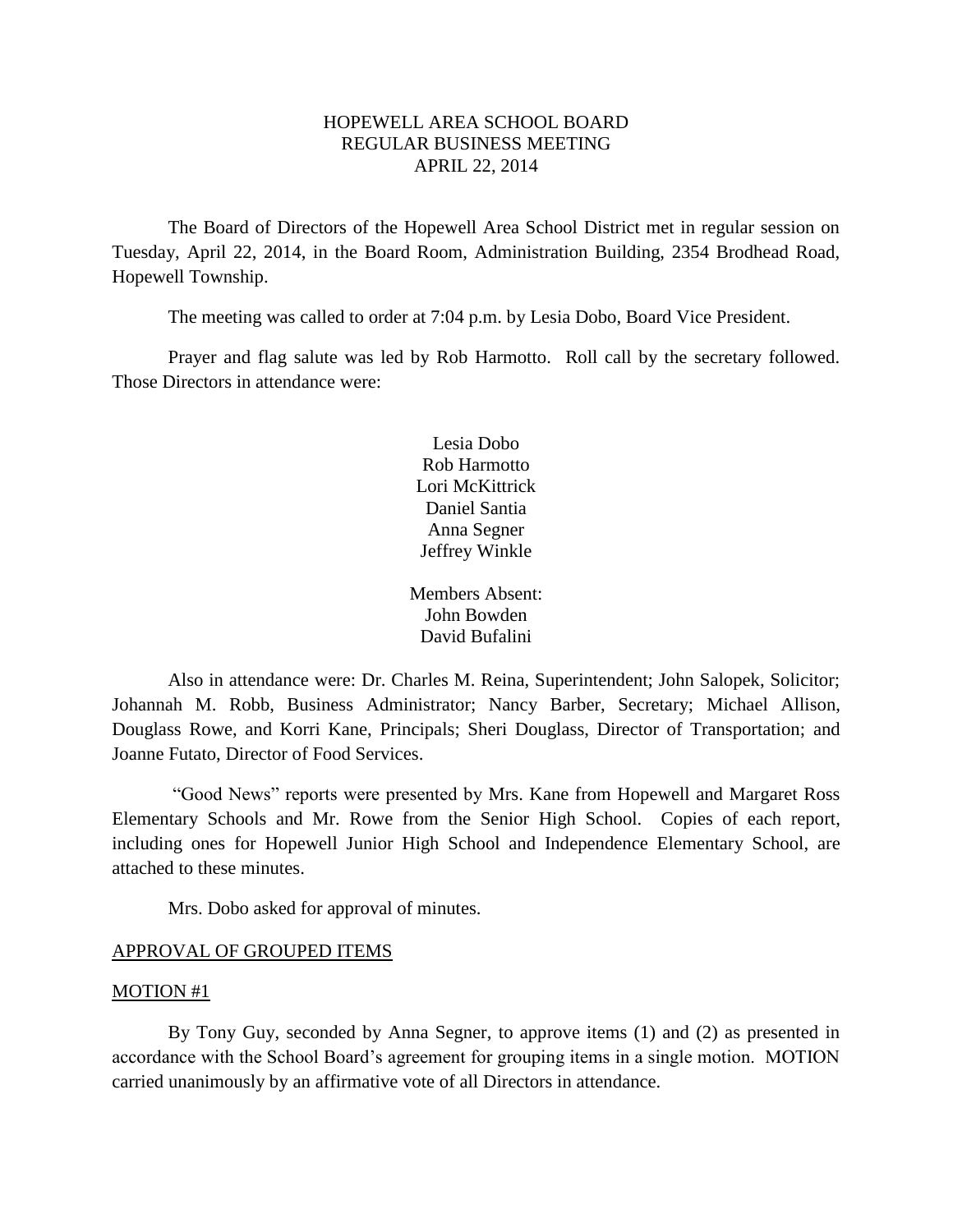# Approval of Minutes

- 1. Recommendation to approve the March 25, 2014 business meeting minutes as presented.
- 2. Recommendation to approve the April 8, 2014 work meeting minutes as presented.

# APPROVAL OF GROUPED ITEMS

#### MOTION #2

By Rob Harmotto, seconded by Daniel Santia, to approve items (1) through (3) as presented in accordance with School Board's agreement for grouping items in a single motion. MOTION carried unanimously by an affirmative vote of all Directors in attendance.

#### Tax Collectors' Report

1. Recommendation to accept report for taxes collected for the month of March 2014, as presented, and make said report a part of these minutes.

#### Treasurer's Report

2. Recommendation to accept report of the Treasurer for the month of March 2014, as presented, and make said report a part of these minutes.

#### Financial Statements

3. Recommendation to accept Financial Statements for the month of March 2014, as presented, and make said statements a part of these minutes.

#### 2014-2015 Budget Presentation.

At this time Mrs. Robb presented the 2014-2015 preliminary budget for review and discussion.

# VISITOR'S COMMENTS

No visitors wished to address the Board.

At this time Mrs. Dobo asked that Committee discussion and recommendations begin.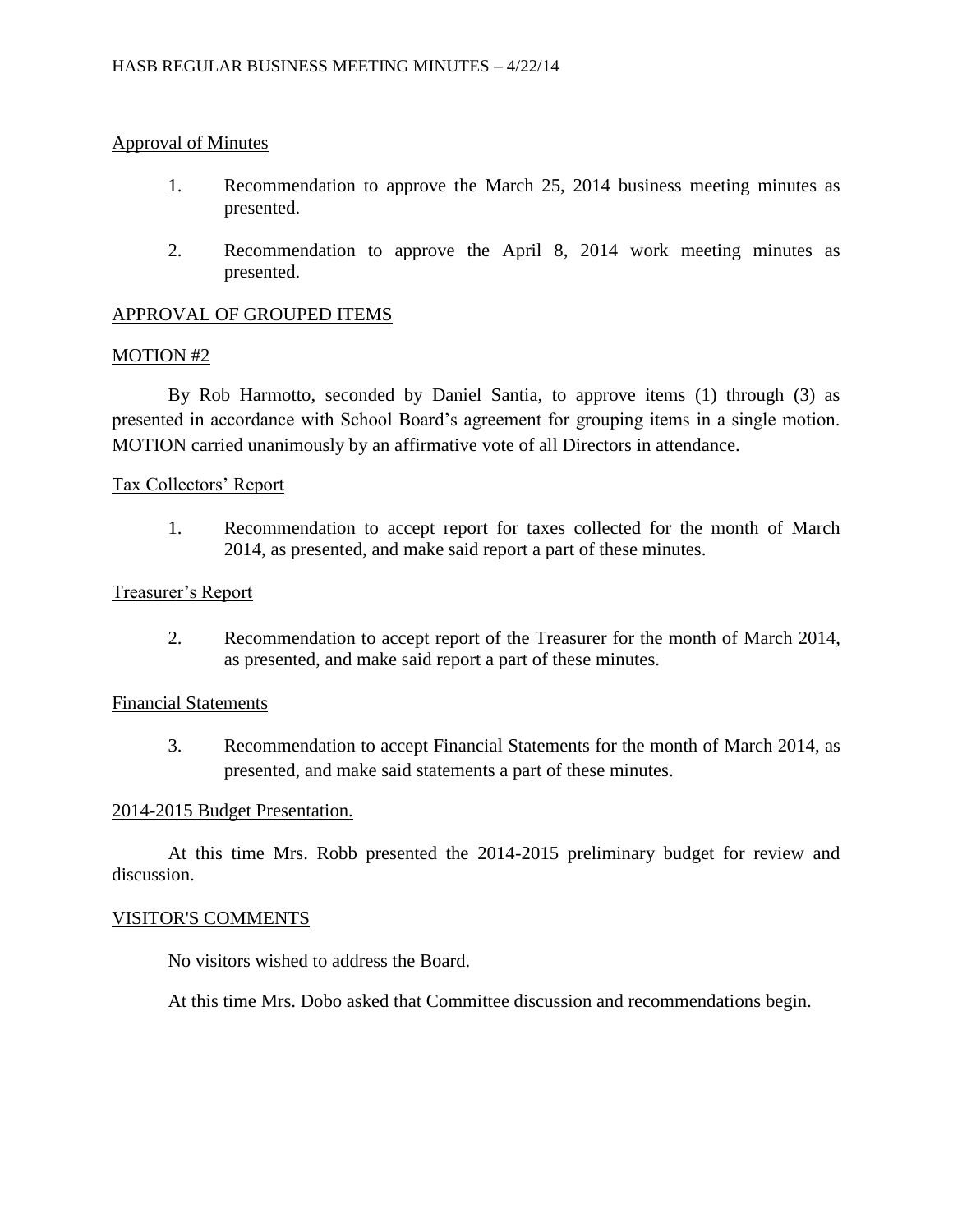# **Education/Curriculum/Instruction by Tony Guy, Co-Chair**

#### MOTION #3

By Tony Guy, seconded by Jeff Winkle, to approve the Special Education Plan for years July 1, 2014 through June 30, 2017. MOTION carried unanimously by an affirmative vote of all Directors in attendance.

# MOTION #4

By Tony Guy, seconded by Daniel Santia, to approve the proposal from Kelly Services, Inc. to provide substitute teachers and aides to the District, effective the 2014-2015 school year. MOTION carried unanimously by an affirmative vote of all Directors in attendance.

# MOTION #5

By Tony Guy, seconded by Jeff Winkle, to approve awarding 188 high school diplomas to Hopewell High School Senior Class of 2014. Further, awarding of said diplomas is contingent upon student completion of all graduation requirements. MOTION carried unanimously by an affirmative vote of all Directors in attendance.

# **Buildings and Grounds by Anna Segner, Chair**

# MOTION #6

# APPROVAL OF GROUPED ITEMS

By Anna Segner, seconded by Rob Harmotto, to approve items 1 through 4, as presented in accordance with School Board's agreement for grouping items in a single motion. MOTION carried unanimously by an affirmative vote of all Directors in attendance.

- 1. Request from Joseph Sullivan for the Hopewell Community Big Band to use the Junior High School gym or Senior High School auditorium on Tuesday evenings beginning June 10 through July 22 as a potential indoor facility to be used in the event of rain.
- 2. Request from Valley Rage, a Beaver County Girls Softball Organization, to use Independence Elementary School fields for practice and games from April 2014 through August 2014.
- 3. Request from Hopewell Youth Football League to use Gym A at Hopewell Junior High School on April 22 through April 26 for cheer practice and tryouts and football registration.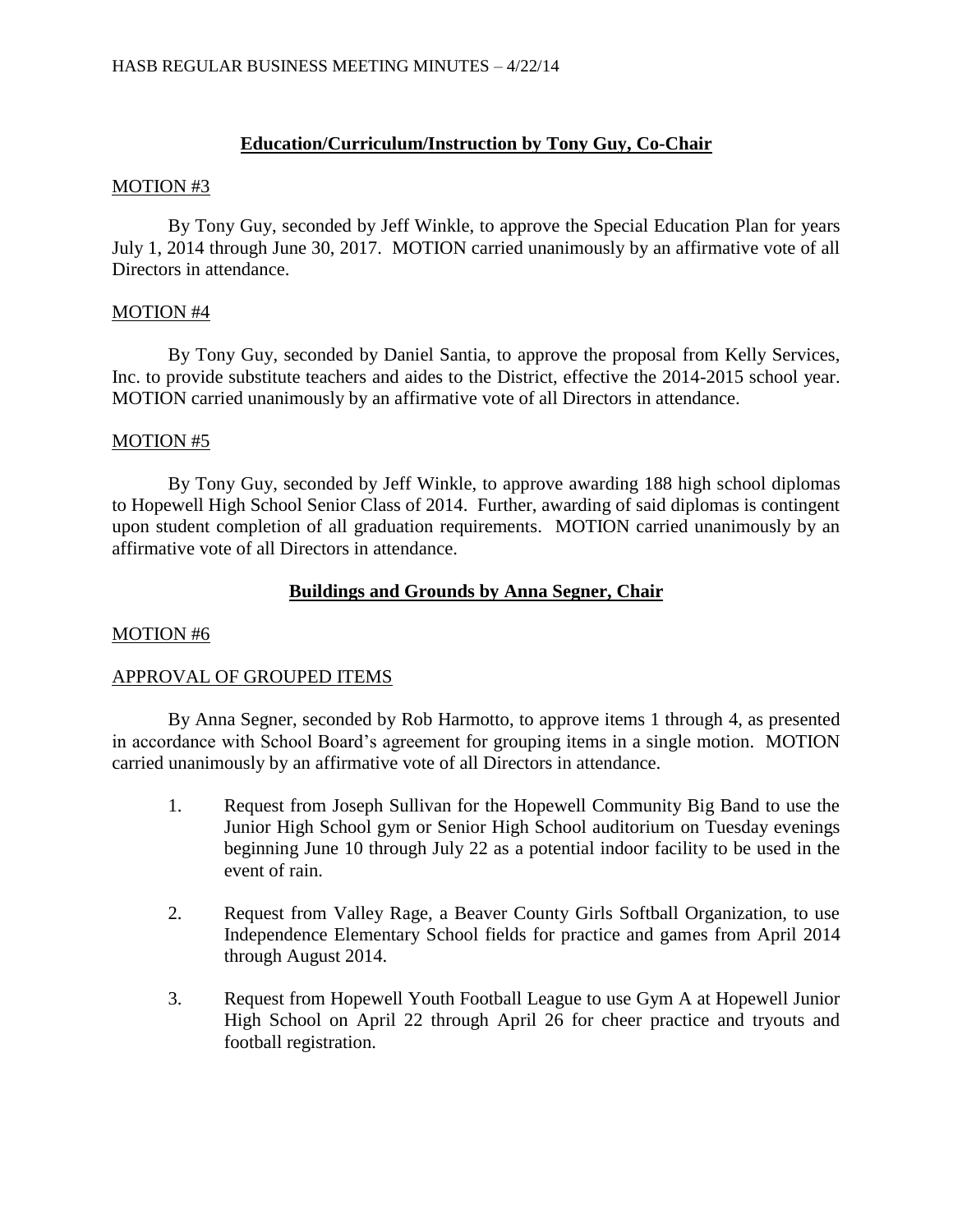4. Request from Hopewell Township to use the parking lot adjacent to Margaret Ross Elementary School as a staging area for the Community Day parade on April 26, 2014.

# **Finance and Budget by Jeff Winkle, Co-Chair**

#### MOTION #7

By Jeff Winkle, seconded by Lori McKittrick, to approve items (1) through (3) and to ratify item (4) as presented in accordance with School Board's agreement for grouping items in a single motion. MOTION carried unanimously by an affirmative roll call vote of all Directors in attendance.

- 1. General Fund payments in the amount of \$566,281.94.
- 2. Capital Reserve Fund payments in the amount of \$9,475.00.
- 3. Cafeteria Fund payments in the amount of \$106,158.35.
- 4. General Fund payments in the amount of \$2,572.601.39

#### MOTION #8

MOTION by Jeff Winkle, seconded by Anna Segner to approve the exoneration of the following property tax collectors from uncollected 2013 taxes: Mary Ellen Oros, Independence Township; Diane Palsa, Hopewell Township; and Pam Petrella, Raccoon Township. MOTION carried unanimously by an affirmative vote of all Directors in attendance.

#### MOTION #9

MOTION by Jeff Winkle, seconded by Tony Guy, to approve the Business Associate Contract with United Concordia dental plan, effective July 1, 2014. MOTION carried unanimously by an affirmative vote of all Directors in attendance.

# **Personnel by Rob Harmotto, Chair**

# MOTION #10

By Rob Harmotto, seconded by Daniel Santia to accept the resignation of Amy Massimino, effective April 18, 2014. MOTION carried unanimously by an affirmative vote of all Directors in attendance.

# MOTION #11

By Rob Harmotto, seconded by Jeff Winkle, to accept the resignation of Paulette Lander, Secretary at Independence Elementary School, effective June 13, 2014. MOTION carried unanimously by an affirmative vote of all Directors in attendance.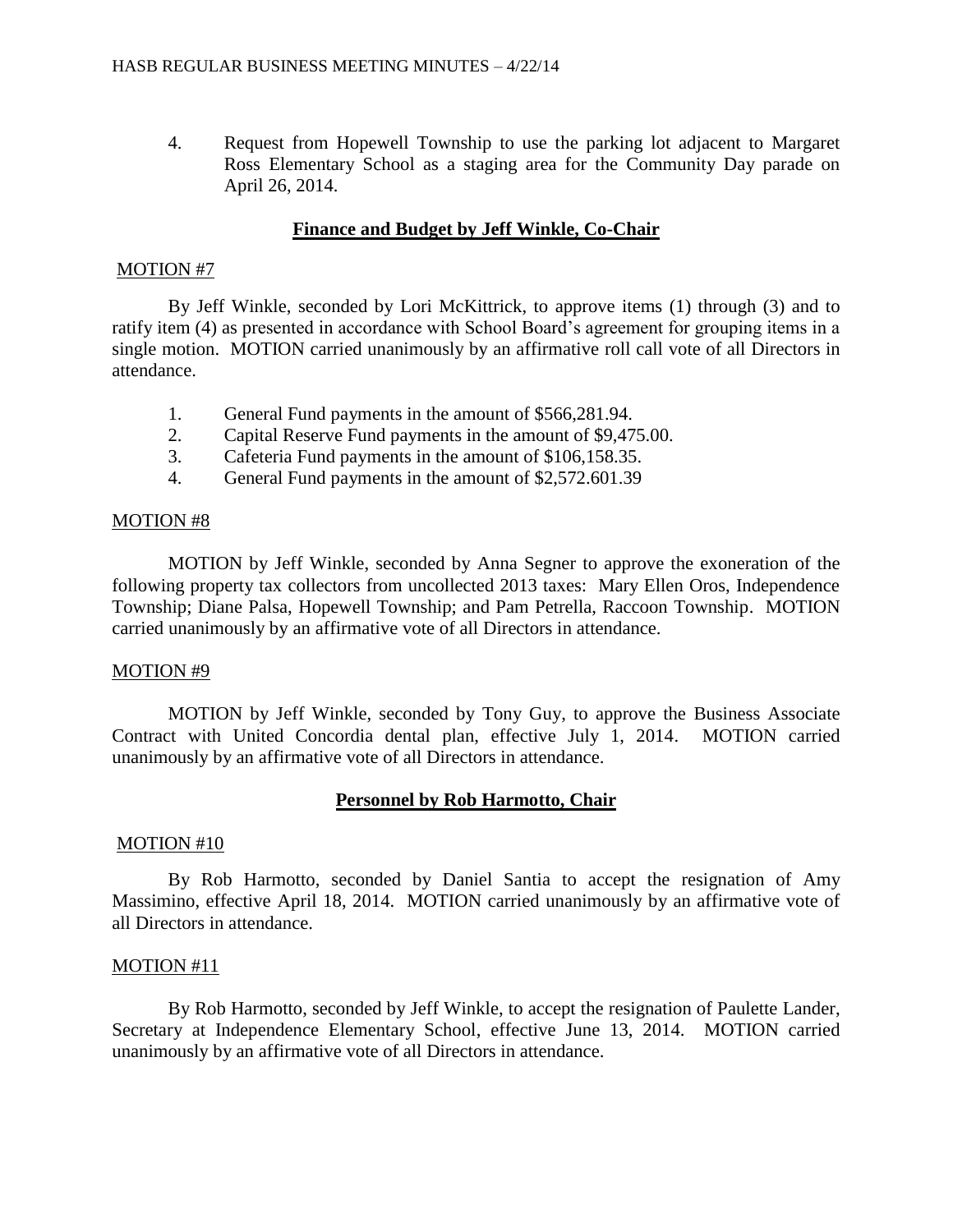# MOTION #12

MOTION by Rob Harmotto, seconded by Lori McKittrick, to approve the substitute employee rosters. MOTION carried unanimously by an affirmative vote of all Directors in attendance.

#### Superintendent's Report

Dr. Reina spoke of the following items in his Superintendent's Report.

- 1. He thanked Polly for her many years of service to the District. She was the glue that kept things running at Independence and she will be truly missed.
- 2. On May 6, 2014 the District will participation in the Beaver County Emergency Management drill.
- 3. Spring activities are underway at each school, including Keystone exams, choral and band concerts, Senior Projects and many field trips.

#### Solicitor's Report

Nothing to report.

#### Unfinished Business

On April 10, 2014 Mrs. Dobo, Mr. Bowden, Mr. Santia and Mrs. Bufalini met with students from Hopewell Senior High School to discuss student issues. Comments included the following:

- 1. Students feel safe;
- 2. There is a belief that Central Valley students have an upper hand on Hopewell due to block scheduling;
- 3. More electives, including band, chorus, and life skills;
- 4. More meetings with counselors;
- 5. Ability to attend more college fairs and have more information on trade schools and the career and technology center;
- 6. Spring Olympics;
- 7. The ability for regular education students to go on field trips like gifted students, such as to the hospital;
- 8. Milk from Brunton's Dairy;
- 9. Dislike of the food served in the cafeteria;
- 10. School should start later and end later; and
- 11. Band classes weighted.